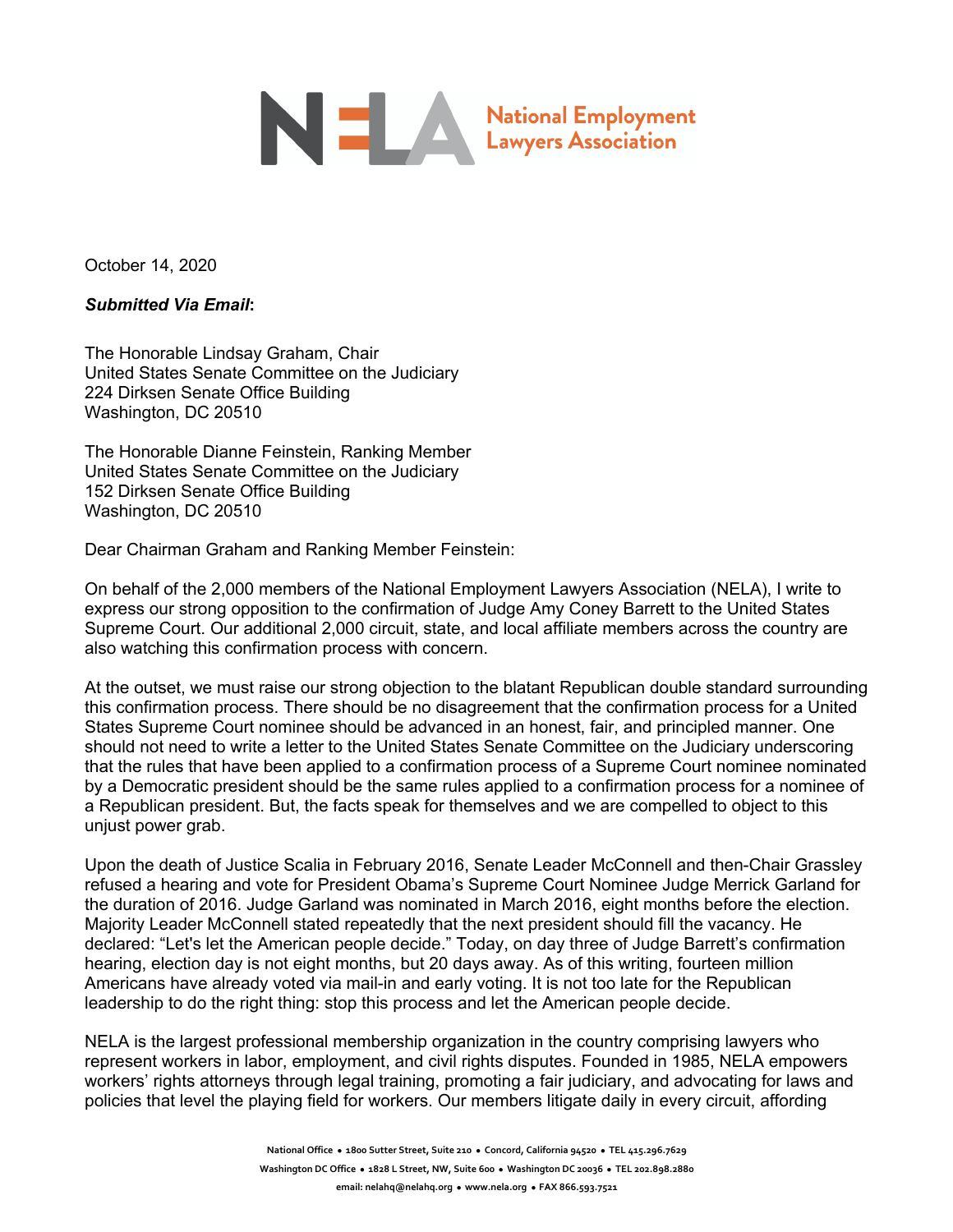NELA a unique perspective on how employment cases actually play out on the ground. NELA strives to protect the rights of its members' clients, and envisions a workplace in which all workers are treated with dignity and respect; workplaces are equitable, diverse, and inclusive; the well-being of workers is a priority in business practices; and individuals are able to meet the essential needs of their children and families, including access to affordable health care.

In reviewing Judge Barrett's record, we reviewed almost 100 employment cases in which Judge Barrett had a deciding role as a Seventh Circuit judge. We highlight four cases below. Three of the four cases involve race discrimination and we find Judge Barrett's rulings in race discrimination cases to be especially troubling. Based on our more extensive review, her rulings in these cases are not anomaly; rather they are exemplary of her approach. Our nation's civil rights laws have been hard-fought and hard-won. Working people deserve judges who approach and rule on discrimination claims with a deep and not a superficial understanding of the law; a real understanding of the circumstances our civil rights laws were passed to address, and the real-life impact on regular working people when discriminatory treatment is permitted to continue in the workplace.

As a member of the Seventh Circuit Court of Appeals, Judge Barrett has demonstrated a troubling propensity to interpret civil rights and workplace rights statutes so narrowly as to gut them of their power to protect individual workers who face discrimination in the workplace, as they were intended to do.

The case descriptions that follow constitute representative examples of the ways in which Judge Barrett's jurisprudence in employment cases has manifested itself in cases arising under several different employment statutes.

#### **A.** *Terry Smith v. Illinois Department of Transportation<sup>1</sup>* **(Racial Discrimination)**

Judge Barrett authored the opinion in *Terry Smith v. Illinois Department of Transportation*. In reference to the plaintiff's undisputed allegations that his supervisors "swore at him" and called him the n-word a few weeks before he was terminated, Judge Barrett stated "While the epithets may have made for a crude or unpleasant workplace, 'Title VII imposes no 'general civility code'" and "The n-word is an egregious racial epithet. That said, Smith can't win simply by proving that the word was uttered. He must also demonstrate that [a colleague's] use of this word altered the conditions of his employment and created a hostile or abusive working environment. And he must make this showing 'from both a subjective and an objective point of view.'"

There is a long history in our nation of profanity and racial epithets aimed at Black people as a precursor to the most horrific violence and being used for the purpose of instilling terror. Yet, Judge Barrett's reasoning, taken to its logical conclusion, means that Black workers subjected to profanity and racial epithets would be required to prove the impact of such egregious conduct on the recipient of such discriminatory treatment. Or the conclusion of such reasoning could be that Black and Brown people have no remedy under Title VII in the face of such mistreatment. This interpretation also directly contradicted precedent established in the Seventh Circuit over twenty years ago.<sup>2</sup> In the current moment, when the nation has taken a more honest look at the prevalence and impact of racism and

<sup>1</sup> 936 F.3d 554 (7th Cir. 2019).

 $2$  Rodgers v. W.-S. Life Ins. Co. 12 F.3d 668, 675 (7th Cir. 1993) (stating that "Perhaps no single act can more quickly 'alter the conditions of employment and create an abusive working environment' than the use of an unambiguously racial epithet such as the n-word by a supervisor in the presence of his subordinates.")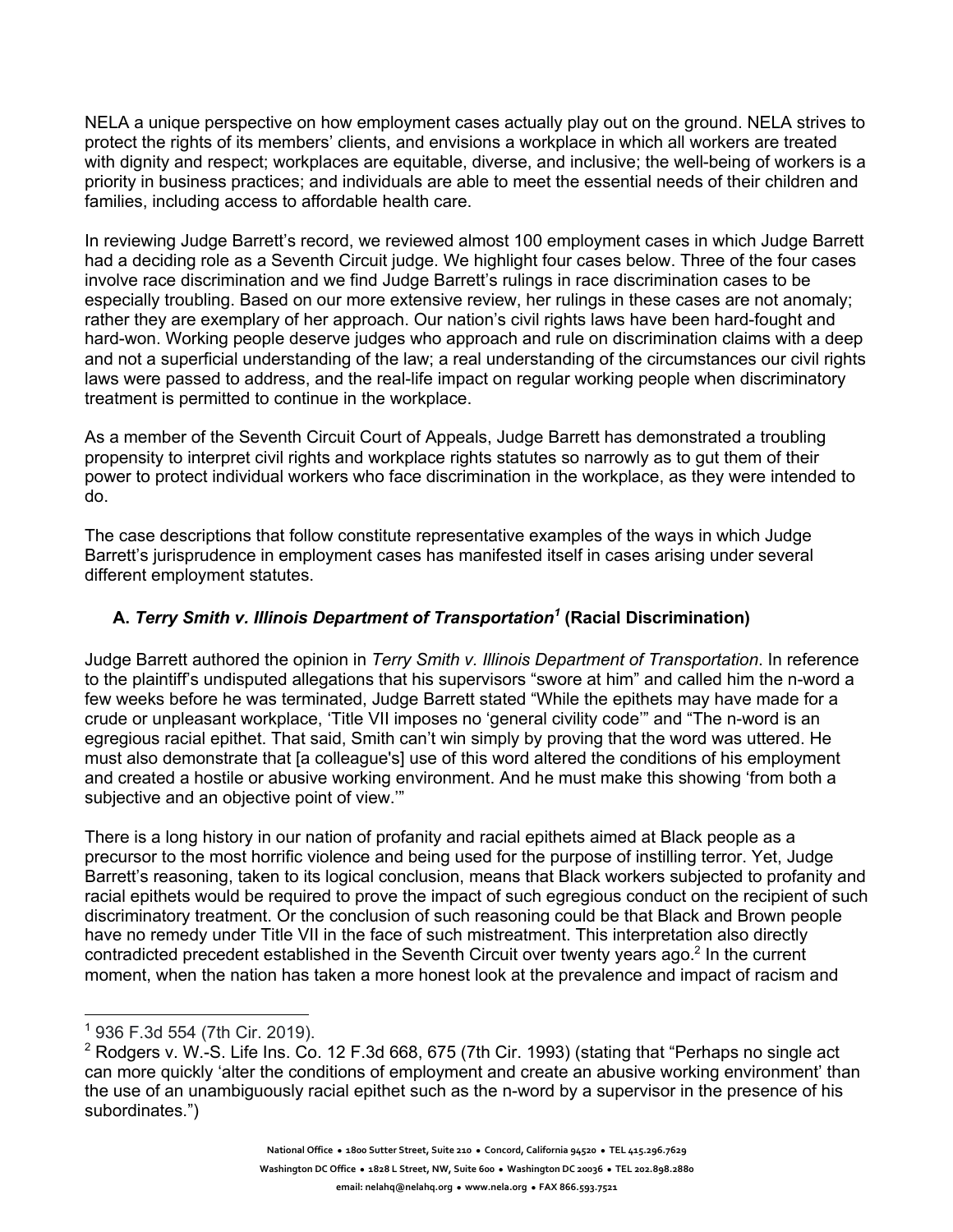disparate treatment based on race, it should be of grave concern that Judge Barrett's approach to these issues move civil rights jurisprudence backwards, rather than forwards.

#### **B.** *Harris v. YRC Worldwide, Inc.3* **(Racial Discrimination)**

In *Harris v. YRC Worldwide, Inc.*, Judge Barrett joined in an opinion which affirmed the dismissal, on a motion for summary judgment, of claims by four of the many plaintiffs in the district court case. The four Black plaintiffs claimed that the defendant discriminated against them because of their race by assigning them to urban, not suburban, driving routes and that their employer violated seniority in many of these assignments. The Seventh Circuit's opinion claimed that only one of the four presented evidence that urban routes were less desirable than suburban ones; that plaintiff testified that someone pulled a gun on him while delivering an urban load. The court concluded that the four plaintiffs failed to present any evidence of pretextual discrimination and pointed to the fact that they had not filed a union grievance. However, there is no case law that states that filing a union grievance is required to prevail on a discrimination claim. Moreover, the plaintiffs had presented evidence of deviations from a seniority policy, which is sufficient to demonstrate pretextual discrimination.<sup>4</sup> In this case, Judge Barrett demonstrated her willingness to deviate from established precedent and impose arbitrary requirements on plaintiffs in order to dismiss valid claims of racial discrimination.

### **C.** *Cervantes v. Ardagh Group<sup>5</sup>* **(Retaliation and Racial Discrimination)**

In *Cervantes v. Ardagh Group,* Juan Cervantes brought this action against his employer alleging that his employer had refused to promote him, had issued him performance warnings, and had demoted him because of his race and national origin and in retaliation for previous complaints about discrimination and harassment. The district court found that Cervantes had only filed a retaliation charge with the EEOC, but did not reference racial discrimination, and thus had not met administrative exhaustion requirements for his discrimination charges. Cervantes argued on appeal that his discrimination claims satisfy a recognized exception for claims that are "like or 'reasonably related' to the EEOC charge and can be reasonably expected to grow out of an EEOC investigation of the charges." Judge Barrett, voting on a panel, affirmed the judgment. The court stated: "As a general matter, we do not consider a retaliation charge to be reasonably related to a discrimination claim," despite the fact that the retaliation claim was based on Cervantes' complaint about racial discrimination, and despite prior precedent on this question. *See Jenkins v. Blue Cross Mut. Hosp. Ins., Inc.*, 538 F.2d 164, 168 (7th Cir. 1976) (allowing claims that are "like or reasonably related" to the EEOC charge, and can be reasonably expected to grow out of an EEOC investigation of the charges). Judge Barrett again demonstrated her willingness to deviate from established precedent to dismiss valid claims of racial discrimination.

## **D.** *Kleber v. Carefusion Corporation6* **(Age Discrimination)**

In *Kleber*, the 58-year-old plaintiff was refused an interview for a senior position because the company was only seeking applicants with less than seven years' experience. The company ultimately hired a 29-year-old with far less relevant experience. Judge Barrett and the majority, which included three other Trump appointees, held that the "disparate impact" provision of the Age Discrimination in Employment

<sup>5</sup> 914 F.3d 560 (7th Cir. 2019).

**Washington DC Office** l **1828 L Street, NW, Suite 600** l **Washington DC 20036** l **TEL 202.898.2880**

<sup>3</sup> No. 19-1721 (7th Cir. Jul. 9, 2020).

<sup>4</sup> *See* Hanners v.Trent, 674F.3d 683,694 (7th Cir. 2012) ("Significant, unexplained or systematic deviations from established policies or practices can no doubt be relative and probative circumstantial evidence of discriminatory intent.").

<sup>6</sup> 914 F.3d 480 (7th Cir. 2019).

**National Office** <sup>l</sup> **1800 Sutter Street, Suite 210** l **Concord, California 94520** l **TEL 415.296.7629**